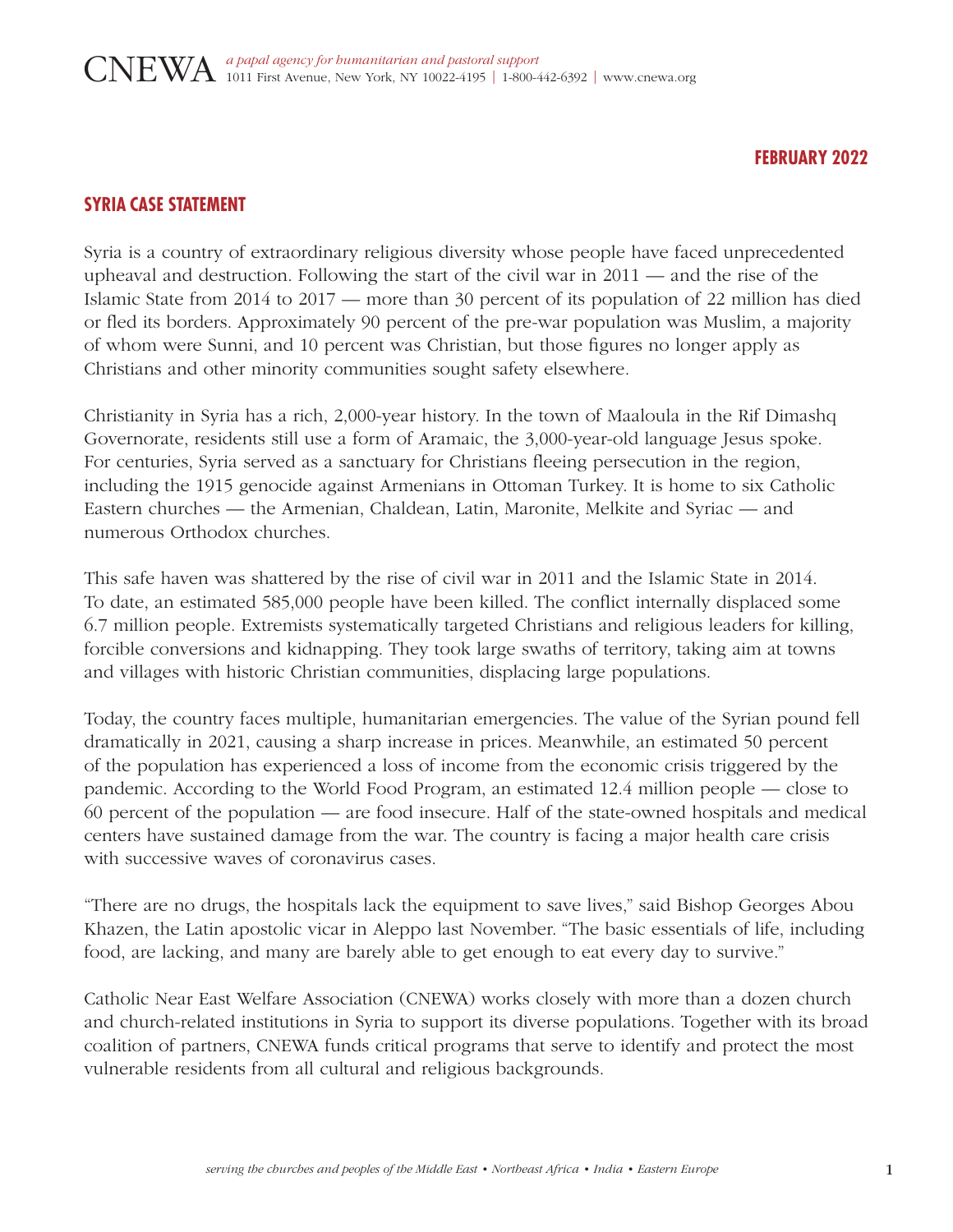# **PASTORAL PROGRAMS**

CNEWA works strategically to support pastoral programs across the diverse array of churches in the country. To maximize the reach of pastoral programs across both geographic areas and cultural communities, CNEWA builds on strong partnerships with eparchies, such as the Melkite Greek Catholic Archeparchy of Bosra, Horan and Jabal al Arab, the Maronite Archeparchy of Lattaquie and Tartous and the Syriac Catholic Archeparchy of Homs, Nebek and Qaryatein. CNEWA works with religious communities, such as the Sacred Heart Sisters, the Sisters of Charity of Besancon and the Jesus and Mary Congregation, as well as church committees and councils, such as the Christian Catechetical Organization of Aleppo and the Council of Catholic Patriarchs of the Orient.

Programs serve more than 9,000 beneficiaries within the capital, Damascus, and the surrounding areas; Syria's northern areas of Tartous, Lattaquie and Aleppo; Hassakeh in the northeast; Homs in the west; and in Daraa and Soueidaa in the south. These works engage communities in catechetical activities that share knowledge and strengthen the faith of believers; renovate catechetical centers to enable them to operate more efficiently; provide special support to displaced persons and their host communities as well as to parishes that have been damaged during the war.

These partners provide intensive catechetical activities to thousands of children in more than a dozen summer camps. The funding covers food, transportation, stationery, fees and salaries and training for hundreds of staff members. Other partners provide pastoral services to adults with special needs.



*serving the churches and peoples of the Middle East • Northeast Africa • India • Eastern Europe* 2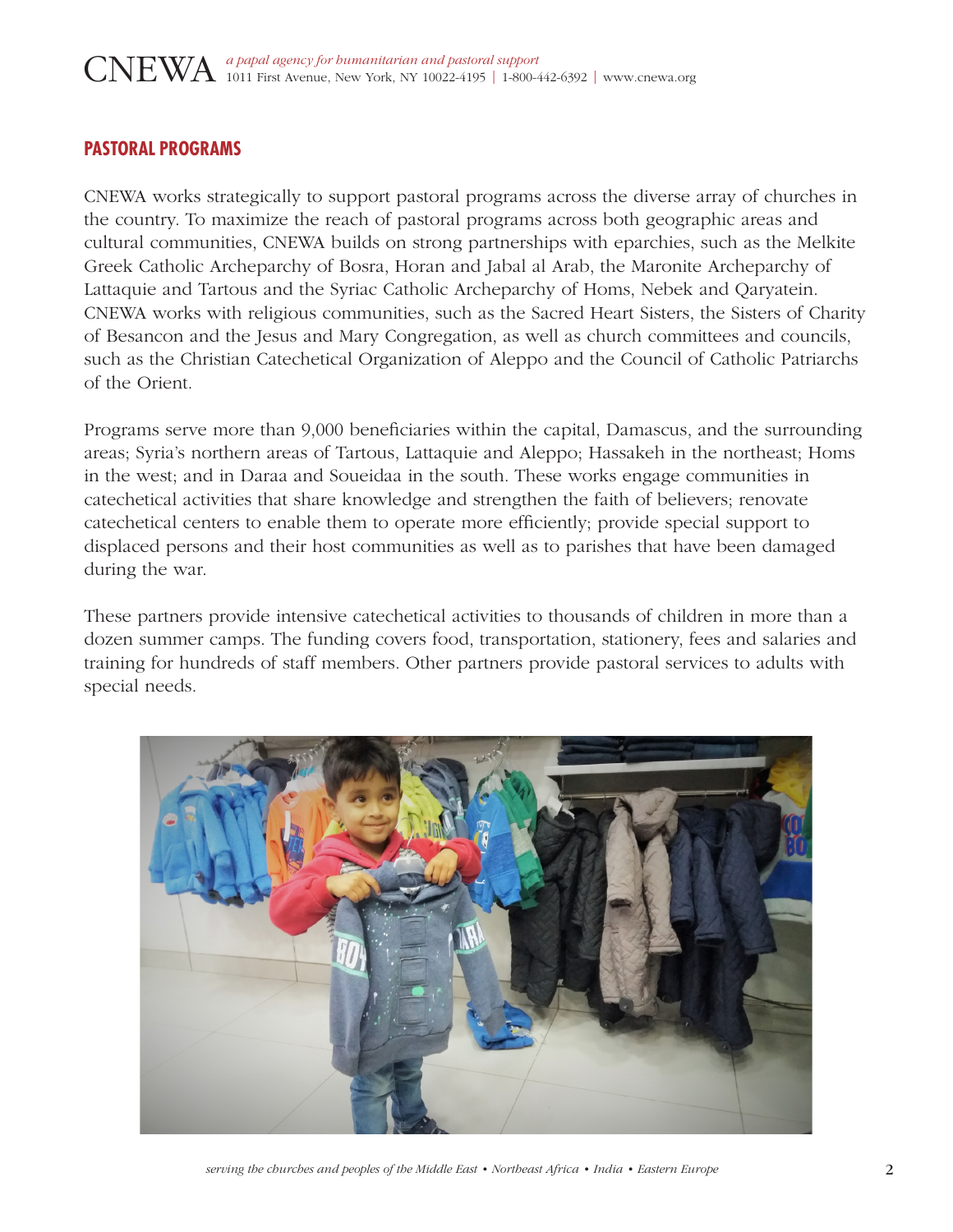# **EMERGENCY FOOD ASSISTANCE**

As Syria faces extremely high rates of food insecurity, identifying and reaching the most at-risk populations pose extraordinary challenges. CNEWA partners with five church and church-related institutions, the Sisters of Charity of Besancon, Our Lady of the Good Shepherd Sisters, the Jesus and Mary Congregation, Saint George Parish, El Mecherfe, and the Society of Saint Vincent de Paul, a lay Catholic organization. These institutions operate in Damascus and its suburbs, and Lattaquie, Aleppo and Homs.

The emergency food program provides food packages — consisting of staples, such as canned meat, oil, chickpeas, rice and tomato paste — as well as grocery store vouchers to 1,400 families, an estimated 5,600 individuals. Each institution carefully collects data and screens prospective beneficiaries, prioritizing



individuals who have lost their homes, businesses or employment and are now renting. CNEWA works closely with partner institutions to build their capacity to administer program logistics, and coordinates among them to avoid any duplication of benefits.

#### **HEALTH CARE**



Working with seven church and church-related institutions, the Greek Catholic Archeparchy of Homs, Hama and Yabroud, the Greek Catholic Archeparchy of Bosra, Horan and Jabal al Arab, the Marist Brothers, the Maronite Archeparchy of Aleppo, the Maronite Archeparchy of Lattaquie and Tartous, the Syriac Catholic Archeparchy of Homs, Nebek and Qaryatein, and the Society of Saint Vincent de Paul, CNEWA supports programs to provide health care that is urgently needed to save lives.

CNEWA funds the partner institutions to pay for the cost of medication, hospitalization and